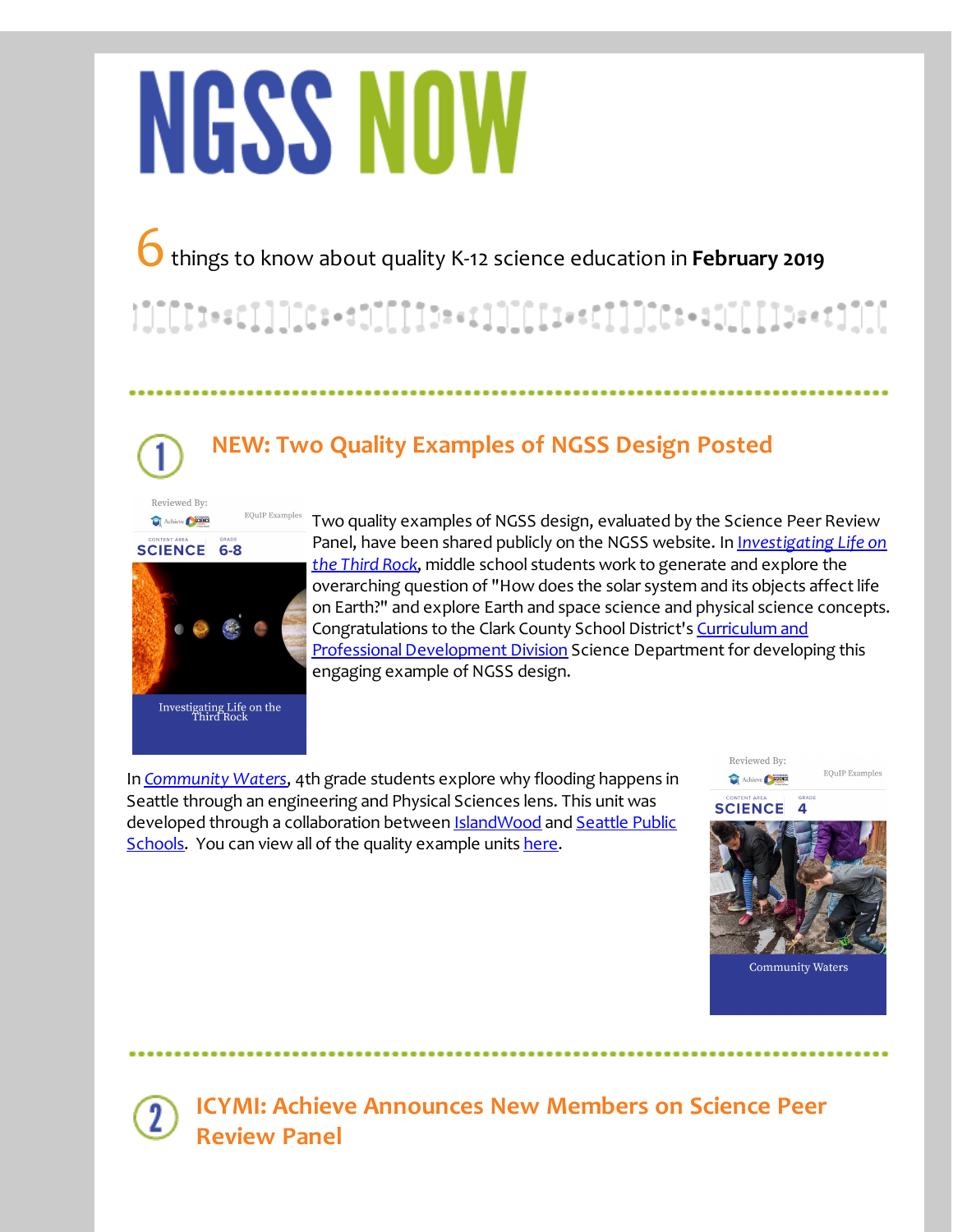

In January, Achieve announced the addition of 11 new [members](http://r20.rs6.net/tn.jsp?f=001QZ9mZE7unBm7ZM73NAXcwJjankJNCLrG8ORNrRL3TeKda2mwFmoi4ZJQAktBxw9eEvpQg-oS-j246Gs_YAGqUqoNE7HwEuxTRfiyVIlAPzlpqf-NdQVa3rPaf6ldNfIK7rPgpwLcK0SbEW5kg-2nYHdMXn91zblEzcm42KULzOLpDpBVtn1iNEkmQYOjXpKRKpzAPbda4F9koR99FliuJU5u_DDawGtx2mCkOnhCeka1QTdkF3NdEA==&c=&ch=) to its Science Peer Review Panel(PRP) for its third year to expand its work evaluating lesson sequences and units designed for the NGSS and sharing [high-quality](http://r20.rs6.net/tn.jsp?f=001QZ9mZE7unBm7ZM73NAXcwJjankJNCLrG8ORNrRL3TeKda2mwFmoi4SmobpJ47Q5n5TfMtxeCWKMuoZDPh0lQY25koWHgc2CZnEHSYOMMSPemloevkW_5oI_xKszVwjOT57QReXpr2u-ulYSdT2_730p1ZtMnnjJ9awtAAXgwo-MGCREi6V4hbD1v7xujt3q7Lys5MZdkmS7KVTxWT2aI5_ESCROqfNnoXwVty3_xFSs=&c=&ch=) examples online. Out of over 200 applicants from 39 states, DC and international locations, these applicants demonstrated extensive knowledge of the NGSS and a critical eye for high-quality materials designed for the NGSS. One of the biggest challenges in NGSS implementation around the country is a lack of high-quality instructional materials designed for the NGSS. The PEER REVIEW PANEL science PRP addresses this problem by evaluating free and publicly-

available materials with the nationally-respected EQuIP Rubric for Science, identifying high-quality examples, and posting them publicly for the education community - both teachers and publishers - to see what materials faithfully designed for the NGSS actually look like. To learn more or submit your own materials for review, check out the **[Science](http://r20.rs6.net/tn.jsp?f=001QZ9mZE7unBm7ZM73NAXcwJjankJNCLrG8ORNrRL3TeKda2mwFmoi4QX1w3GHThRhgSZbDt40ZMshG1wQnB01NVjYIdW_vb61EEKymrqrYOmN94dp9poGJaL5QI3bq_aLcQWhPCqF1rdqbbah4ZIgTt8Ba_LyfSpCjam5tjBV59PsWTRbtn5i-2Xlmdl89inkdAu1GF_Zfj0uEbFOX5rVhaERNbCL_MdIwcwfFcPKSGk0DupADS2QAg==&c=&ch=) Peer Review Panel website**.

#### **Using A Framework for K-12 Science Education to Overhaul**  $\overline{\mathbf{3}}$ **Undergraduate Chemistry Courses**

This [article](http://r20.rs6.net/tn.jsp?f=001QZ9mZE7unBm7ZM73NAXcwJjankJNCLrG8ORNrRL3TeKda2mwFmoi4aMl44uFhA-y2mIsEivyH3_ak7wLLjDPMwz51oclZxYriMbZOpHuahWopwudt4xuAJ_pQk4cNWsRgGd0AiLThLBBuQvoy2XAoPzs57R64QBt_ErxW4aSl9g6pQx4TZ80ZH6tAsIWy7Rs2FWwnxHR6O-OGb_eK54nTTQJPi7QwbrtxI29NY4HZuSAHQ1hstj7FSsuXQS4LUav9a6mqs-QQo4=&c=&ch=) in *Chemical & Engineering News* covers how Michigan State University retooled their firstyear chemistry curriculum using the National Academies of Sciences, Engineering, and [Mathematics'](http://r20.rs6.net/tn.jsp?f=001QZ9mZE7unBm7ZM73NAXcwJjankJNCLrG8ORNrRL3TeKda2mwFmoi4V9TOlMmZtltQS2BlOfDAg-kbjHnXsr1ktBBGO6n3RzY8mNnwNzBOqjJSmtZwGyEo24tmwTt1BbD8mFam6RXO1qlS5VYOyd9yrCHfz36fkXJ4UrjU-3haYFoHxGwYYM_4voto69g41R-rgINw_gXEqMuXziIdVDLInSLVlnPQtqOmFs7VTc8GW2SDJWompAPLlzQogQk39n8ly0MY1YGxSjGcHecEwjBRxuM7mYvMy8z&c=&ch=) *A Framework for K-12 Science Education*, the document on which the NGSS performance expectations are based. In the three years since this program was implemented, test scores are up and dropout and fail rates are down. The article points out that this work was spearheaded by Melanie Cooper, who was a member of the NGSS [Writing](http://r20.rs6.net/tn.jsp?f=001QZ9mZE7unBm7ZM73NAXcwJjankJNCLrG8ORNrRL3TeKda2mwFmoi4aMl44uFhA-yHGsQRTn_DciGtp_mASLTVvnjR7ilZM-EBQ7jlncH_Fo9ZMZ3kd6Nk17gLxAwsvo9gST28KPQ7OKGk7iXtWN5MYaED27WpnHJ98ICw8tUdXiDcuj3o--b_OADbGLcvIj3duiHESpieic=&c=&ch=) Team The instructional shifts represented in the *Framework* illustrate what we know about how students learn science, and it's great to see an example of higher education putting that into practice.

# **Link Engineering Blog Shows Engineering in the Classroom**

The integration of science and engineering, from kindergarten through the end of high school, is one of the important shifts in the NGSS. However, recent research shows that few educators, at any grade level, are comfortable teaching engineering content. This [blog](http://r20.rs6.net/tn.jsp?f=001QZ9mZE7unBm7ZM73NAXcwJjankJNCLrG8ORNrRL3TeKda2mwFmoi4aMl44uFhA-yIFkIBaLhF44YU8P3dkNxNOVLOuk9YTQ7dRj-ae2UrGdsCzxcIlQdGXALKN5J5DjvfZUse7WqjgE_269vU0nncb7OU4I9Es8cRHQRK1nAVgogq3KkRkenD9HfMpuY5OA5MTdeIRkpeWCQciVrqBDgooUl3DBgS0DU&c=&ch=) by Link Engineering curates a list of video examples of how engineering can be integrated into instruction at different grade bands. Included in this blog post is a [video](http://r20.rs6.net/tn.jsp?f=001QZ9mZE7unBm7ZM73NAXcwJjankJNCLrG8ORNrRL3TeKda2mwFmoi4aMl44uFhA-yRYyUphoH3BR0-VuH9UUrq62HhExPhshcSDsvt-xjyMUBtElsN8NSXDRqIxIHFSvUBXy2xo5ZnkBy5CzJkCYLwxqlYqMkJi_XXtmLa95iJohoiplT6OAuTOltj66ASheNE7oFmkfu40TSN9eQtVYricf-0sPeQqhwU_iGvIdNU7-xXnDK97-f5Pk20gBeFnK6&c=&ch=) showcasing how one high school instructor combines life science exploration with engineering design to examine energy and matter.

 $\overline{5}$ 

**Two Webinar Series on** *English Learnersin STEM Subjects* **and** *Science and Engineering for Grades 6-12*